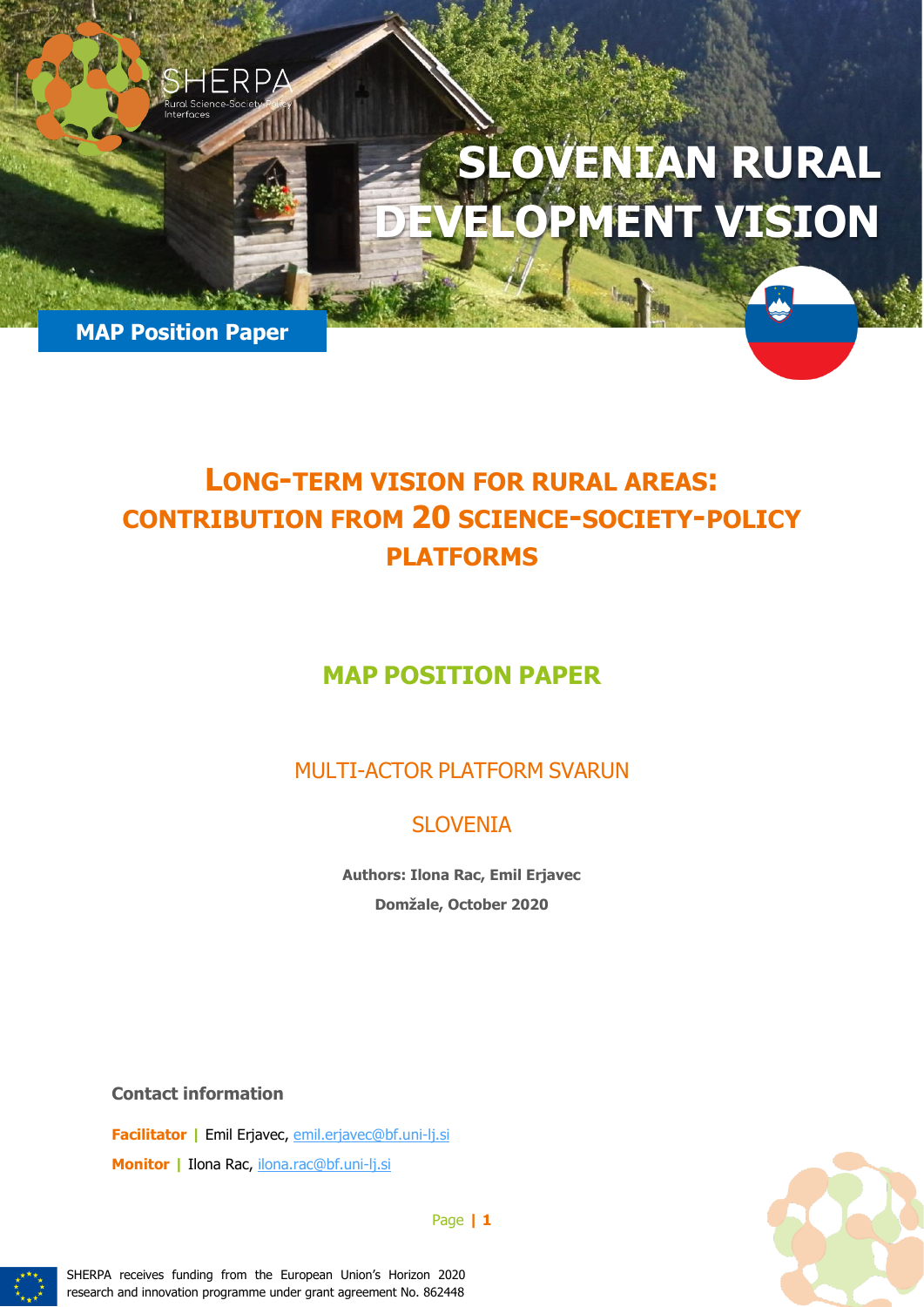## **1. Purpose and key findings**

The purpose of this paper is to present a vision of the Slovenian countryside, formed in cooperation with key national stakeholders over the course of several focus groups and on the basis of a survey provided to members of various societal groups.

Slovenian rural areas are diverse in all respects, from their natural resources to socio-economic conditions; they are defined by a number of different trends, from the ingress of high-tech activities and the improvement of the demographic structure in some areas to the decline of agriculture and depopulation in others. Slovenian rural areas offer the potential to raise the quality of life of all the inhabitants of Slovenia, especially those living in them, but they need new recognition, development and the activation of internal potentials with the support of the wider community, which must give them the place they deserve.

The role of the rural areas in Slovenia's development strategies is poorly defined; it is defined primarily by the attitude towards agriculture and food production. Slovenian rural areas are characterized by agriculture, forestry, family farms and village settlements. Farms are key managers of rural land and agriculture has a distinct multifunctional role. Food production is important from the standpoint of supplying the population, as well as the standpoint of national cultural identity, the management of natural resources and balanced territorial development. However, it is necessary to go beyond a single-sector view of rural areas and develop a holistic approach that, while preserving and developing the potentials of agriculture, will also bring to the countryside new economic activities and sustainable approaches to rural resource development and enable a dignified and quality life for its inhabitants. There is therefore a clear need to strengthen measures for a holistic development of rural areas.

In the process of preparing this paper, the need for dialogue has emerged in the Slovenian rural space that would succeed in reconciling different interests and achieving mutual respect and understanding between members of different societal groups; in finding a vision of development and placing different interests in it, it is necessary to find a common language and ways to reach a consensus. The values of rural development stakeholders are generally not so different, but there are different ideas on how to achieve the transition to a more sustainable, inclusive society that balances the interests of urban and rural areas and those of people, the environment and capital. At the policy level, there is a need for effective governance systems based on facts and the strategic cooperation of different sectors and coordinated sectoral policies.

In the process of drafting this paper, various stakeholders stressed, with a high degree of consensus, the importance of appropriately accessible services, jobs and the fair treatment of all social groups in terms of ensuring the quality of life of all rural residents. In Slovenia, there is also a clear position of a significant part of stakeholders that emphasises the role of agriculture, farmers and food production. Agriculture remains an important pillar of the developmental perspectives of Slovenian rural areas, within which the multifunctionality and provision of public goods intended for all of society, as well as the economic perspectives of farmers, must be strengthened.

In decision-making at all levels (local, regional, national and transnational), it is therefore essential to take into account the opinions, wishes, different value systems and needs of all population groups – inclusive and transparent bottom-up decision-making is needed, which, on the other hand, requires the appropriately informed participation of an empowered population. Similarly, the drafters of the vision highlighted intergenerational (and other) cooperation, the coexistence of different social groups and healthy relations between rural residents as important elements of harmonious life in rural areas.

The high level of consensus that Slovenia's existing advantages must be utilized is very clear – quality food, relatively preserved nature and many surviving small farms, which are seen as a more sustainable form of farming, if only they can manage to achieve competitiveness or adequate market revenue; on the other hand, more intensive food production methods will have to be based on modern technologies whose negative effects on the environment will not exceed its carrying capacity.

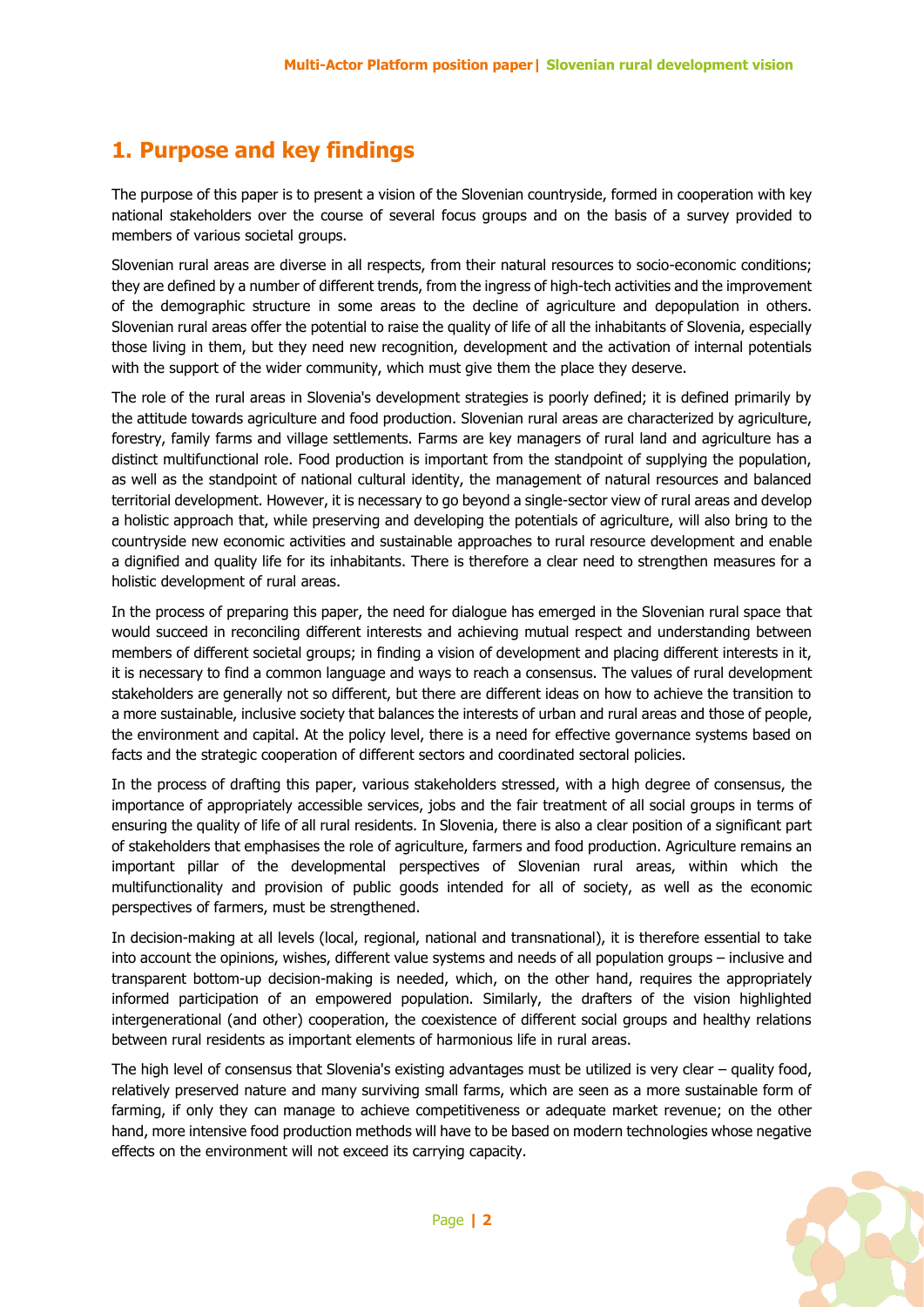The future viability of both rural and urban areas will largely depend on the properly market-based and politically evaluated contribution of farmers and other land managers to the well-being of society, i.e. their role in the preservation of a healthy common living environment as well as natural and cultural heritage.

Current public policies related to rural areas are inconsistent, as a sectoral approach and the lack of a common vision and priorities in the field of rural development prevail. Policies therefore do not deliver the desired results; their redefinition in relation to rural areas is needed. The complexity of the conditions in rural areas and the increasing intensity of adverse trends call for new approaches and stronger coordination of public policies in relation to rural areas.

We therefore need a new definition of rurality, which is not necessarily synonymous with farming and agriculture, as it has been thus far. Changed and completely new social roles are coming to the forefront, so we also need a redefinition of the societal view of the role that farmers play in the management of natural resources.

Slovenian rural areas have broad potentials, which should be utilized with new approaches and the collective action of both private initiatives and public policies, new forms of cooperation and the strengthening of communication and solidarity between city and countryside.

**Keywords**: Slovenian rural areas, balance of interests, sustainable society, inclusive decision-making.

## **2. Key scientific evidence**

It is difficult to form a picture of Slovenian rural areas with facts and data, as we do not even have a clear definition of what Slovenian rural areas are. According to the Eurostat typology [\(EUROSTAT, 2018\)](https://ec.europa.eu/eurostat/statistics-explained/index.php/Archive:Urban-rural_typology#cite_ref-1), which divides areas (regions at the NUTS 3 level, i.e. statistical regions) into predominantly urban, intermediate and predominantly rural areas, 12.6 % of the territory and 24.9 % of the population fall under predominantly urban areas. If we exclude larger city municipalities, we already lose a significant part of the suburban countryside. Precise statistics for Slovenian rural areas are thus not even kept, which further testifies to the need for a clear legal and political definition of rural areas.

With the exception of agriculture, there is thus a lack of sufficiently precise data on the overall economic structure and processes, and in particular on the social situation in rural areas. Rural areas are also not the subject of constant and systematic research by various sciences and professions, which further narrows the view of them and limits the possibilities of a quantified, strategic approach in creating a vision for Slovenian rural areas. Nevertheless, in this paper we present data and facts from which it is possible to create a rough picture of the state and challenges of rural areas. At the same time, let this document be a call for new approaches and attitudes toward rural areas in terms of statistics and research.

#### **2.1.1. Socio-economic issues**

Slovenian rural areas are functionally, and politically through development programmes, defined primarily by the role of agriculture in them. Despite its relatively small share in the national GDP (1.4 %), agriculture plays an important role in shaping the countryside, as, according to the last structural census of agriculture, conducted by the Statistical Office of the Republic of Slovenia in 2010, approximately 260,000 inhabitants living on 74,425 family farms were managing approximately 475,000 hectares of agricultural land (Agricultural land in use, UAA), which is approximately a quarter of Slovenian territory. Due to historical development, the structure of agriculture is characterized by smaller farms (in 2016, the average size of 6.9 ha of UAA/holding on 69,902 agricultural holdings; [SORS, 2017\)](https://www.stat.si/StatWeb/News/Index/6742). The vast majority derive income from several sources, which has made farms an important mitigator of economic and social adversity and conflicts in rural areas and the wider society in the past.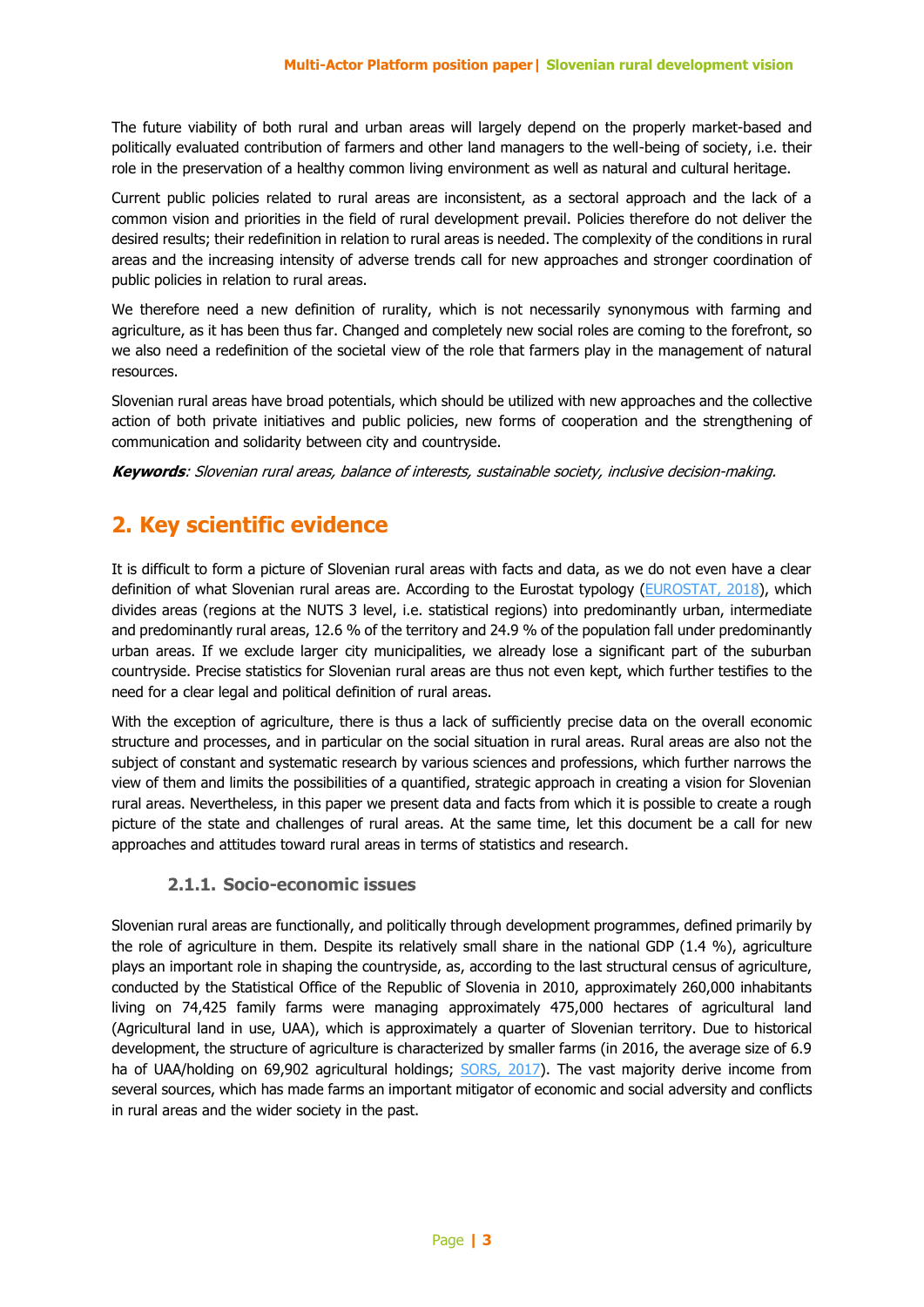However, their productivity is on average low compared to the average of EU Member States, and the age and educational structure of farm holders is unfavourable. For the past 30 years, an intensive transformation of agriculture has been taking place, which has accelerated since Slovenia's accession to the EU. The number of agricultural holdings is not declining dramatically, but the areas under management of larger holdings are increasing. In 2016, larger agricultural holdings (over 10 ha UAA – 17.6 % of all agricultural holdings) already cultivated more than half of all agricultural land in the country (57 % of all UAA).

The agrarian structure, which has led many self-sufficient semi-professional farms to supplement their income with off-farm work and young people to seek more attractive off-farm employment, is to some extent linked to unfavourable demographic trends ([Potočnik Slavič](https://e-knjige.ff.uni-lj.si/znanstvena-zalozba/catalog/view/57/123/2608-1), 2010). At the same time, the functional and emotional attachment of older people to the land results in a poor and slow transfer of farms to young people, which is reflected in the high average age of farm holders, which was 57 years in 2019 [\(SORS, 2020\)](https://www.stat.si/StatWeb/Field/Index/11/58).

We do not have sufficiently accurate and comprehensive data on the economic structure of rural areas and their changing over time. In the previous societal system, Slovenia was characterized by a strategically determined polycentric development of society, which brought an industrial plant and jobs in the countryside to every slightly larger settlement. This supported the structure of mixed farms and made it possible to raise the general standard of living in rural areas. In the transition process, the vast majority of these plants failed. In many parts of the countryside that are not close to urban centres, agriculture has remained the only economic activity. On the other hand, there are also excellent examples of new industrial plants, including high-tech ones, which maintain the demographic structure in their areas and offer different development alternatives.

Due to changes in the economic structure, modernisation of agriculture, population ageing and urbanisation, Slovenia is generally experiencing rural depopulation and demographic asymmetry. The population is expected to decline to 1,796,000 by 2100 [\(SORS, 2019\)](https://www.stat.si/statweb/News/Index/8567), in which 27.5 % of the population should be in the 65+ age group [\(MOESP,](https://www.gov.si/assets/ministrstva/MOP/Publikacije/c5a7a4e249/proocilo_o_prostorskem_razvoju.pdf) 2016). We expect that population trends will differ widely in different parts of the country. Nared et al. [\(2019\)](https://omp.zrc-sazu.si/zalozba/catalog/view/1553/6503/824-1) classified Slovenian municipalities into four groups (depending on whether the population is growing/declining and whether it is an urban/rural municipality) (Figure 1) and calculated population change projections until 2038.



Figure 1: Classification of Slovenian municipalities, Nared et [al., 2019.](https://omp.zrc-sazu.si/zalozba/catalog/view/1553/6503/824-1)

The data clearly show the multifaceted nature of the demographic processes in Slovenia. We can identify four types of municipalities where the urban and rural population is increasing or decreasing. In rural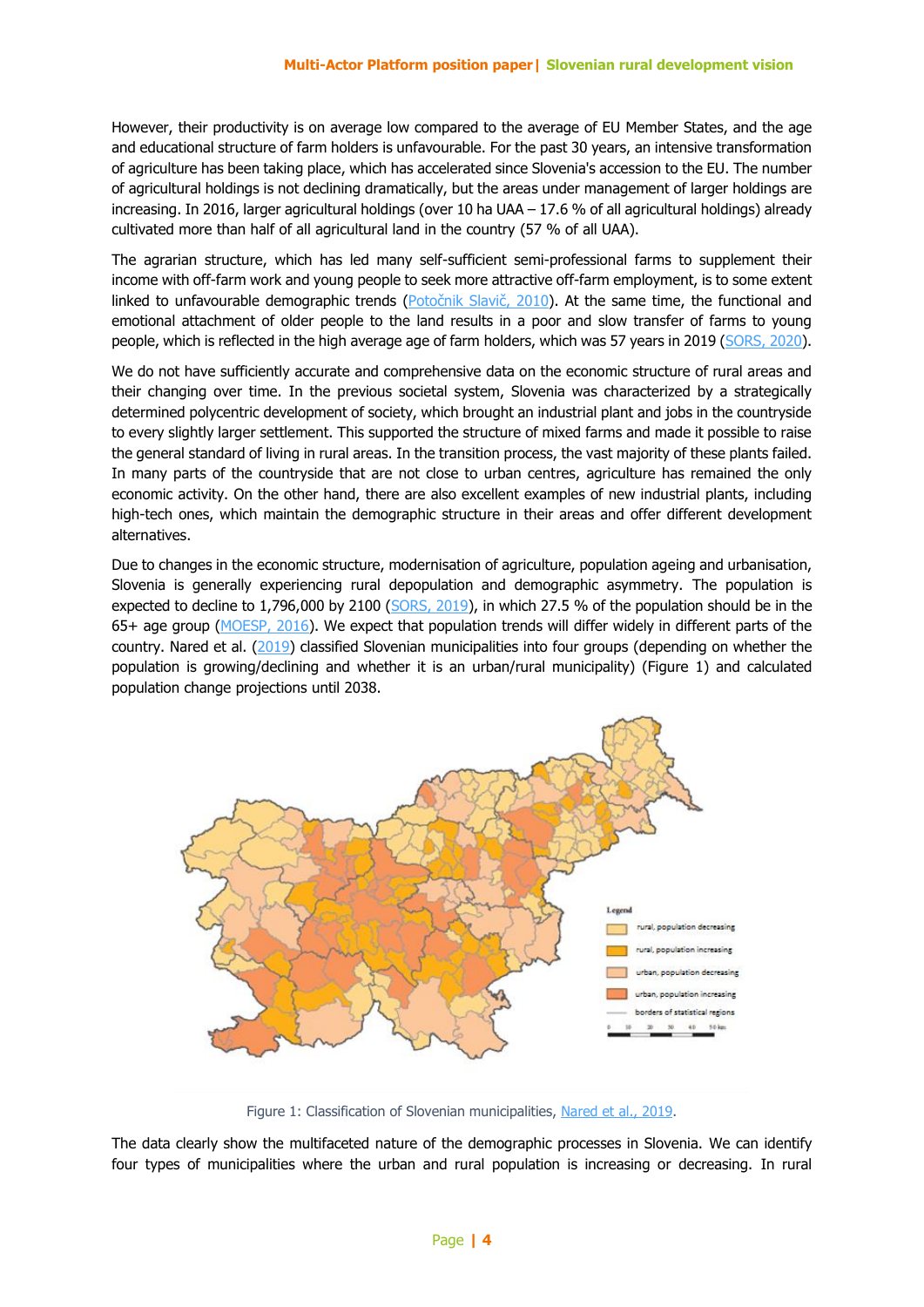municipalities closer to the capital and some regional centres, as well as tourist centres, the population is growing, while more remote rural areas are experiencing increasingly pronounced depopulation, which is also shown by projections of trends until 2038 (Nared et [al., 2019\)](https://omp.zrc-sazu.si/zalozba/catalog/view/1553/6503/824-1).

[Nared et](https://omp.zrc-sazu.si/zalozba/catalog/view/1553/6503/824-1) al. (2019) describe the Slovenian territory as marked by two distinct processes – concentration and emptying. Both are resulting in unwanted consequences, i.e. depopulation, land abandonment and overgrowth of agricultural land (also significantly linked to low labour productivity and low incomes in agriculture), decline of infrastructure and cultural landscapes, pressures on quality land, concentration of economic activity and increased environmental pressure in ecologically sensitive areas and dispersed urbanisation. For Slovenia, the demographic problem is present, but limited to some parts of predominantly rural areas. Compared to some other new EU members (e.g. the Baltic States, as well as Croatia, Romania and Bulgaria), the emptying of rural space is not that pronounced, but the trends are not favourable and need to be addressed seriously.

Demographic trends are closely linked to the lack of adequate infrastructure. In many places, public services such as transport, primary education and health care are insufficient or even deficient due to the lack of critical mass or unprofitability; this has a significant impact on the quality of life of the less mobile segments of society, as well as on attractiveness to potential newcomers ([Potočnik Slavič, 2010](https://e-knjige.ff.uni-lj.si/znanstvena-zalozba/catalog/view/57/123/2608-1)). As an exception to this rule, access to the Internet in rural areas has improved significantly in recent years [\(SORS, 2020b\)](https://pxweb.stat.si/SiStatData/pxweb/sl/Data/-/2974001S.px).

Lately, a growing number of young families, pensioners and foreigners has been deciding to stay in the countryside or to move there; to some extent, this trend supports technological development, which allows work from home ([Potočnik Slavič, 2010](https://e-knjige.ff.uni-lj.si/znanstvena-zalozba/catalog/view/57/123/2608-1)).



Figure 2: Development Threat Index by statistical regions, 2019. Source: [IMAD, 2020](https://www.umar.gov.si/fileadmin/user_upload/publikacije/kratke_analize/Indeks_razvojen_ogrozenosti_2019/Indeks_razvojne_ogrozenosti_2019.pdf)

Slovenian regions have a different development perspective. The Development Threat Index, a composite indicator for monitoring regional development used by the Institute of Macroeconomic Analysis and Development [\(IMAD, 2020\)](https://www.umar.gov.si/fileadmin/user_upload/publikacije/kratke_analize/Indeks_razvojen_ogrozenosti_2019/Indeks_razvojne_ogrozenosti_2019.pdf), shows that almost all statistical regions, especially the most rural ones (Pomurska, Podravska and the Primorsko-Notranjska statistical region), are extremely developmentally endangered. The exceptions are the Osrednjeslovenska statistical region with the capital and the Jugovzhodna Slovenija and Gorenjska region.

#### **2.1.2. Environmental issues and land use**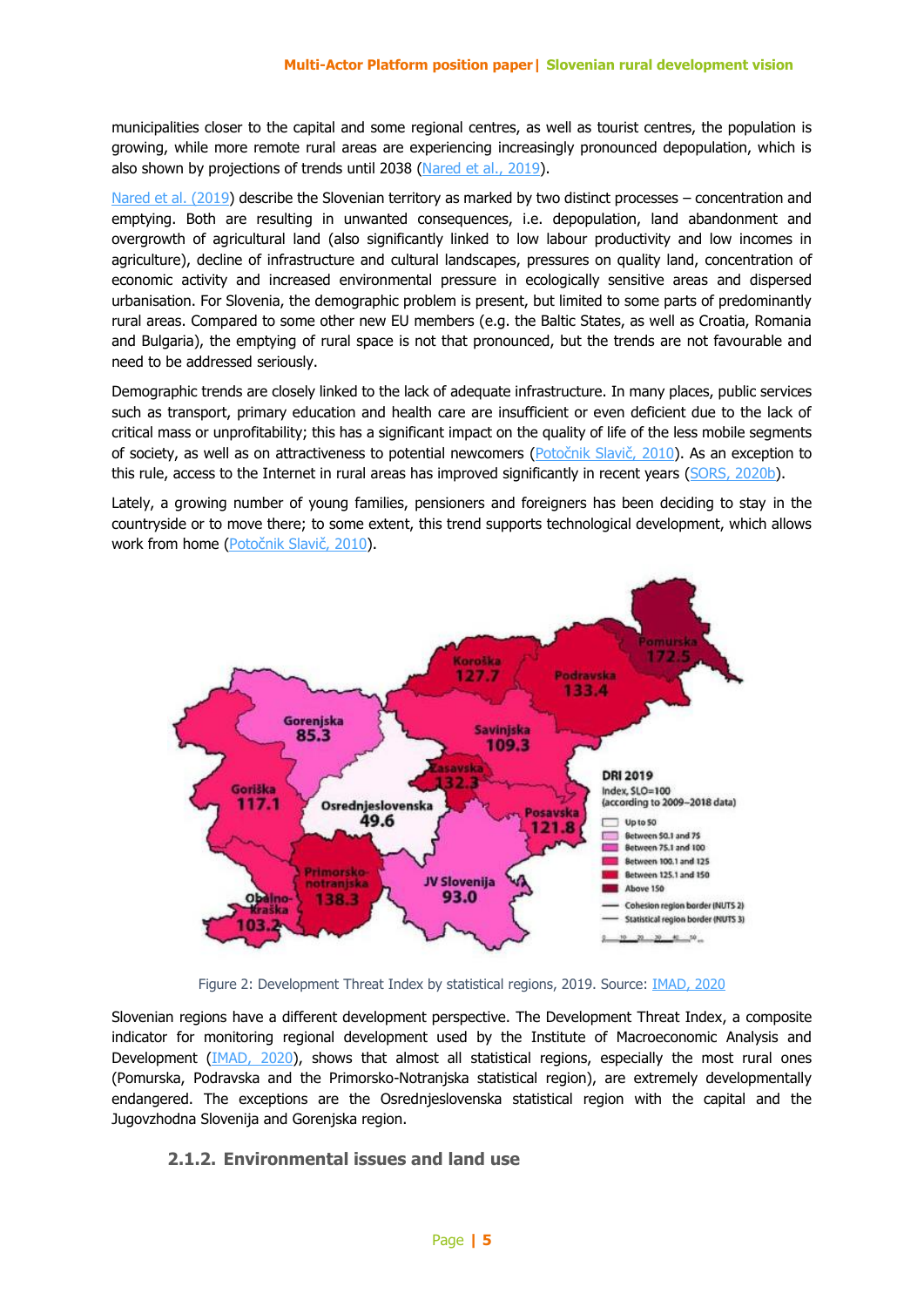In Slovenia, climate change is already reflected in higher temperatures in all parts of the country, fewer cold days, less snow cover and more extreme weather events (Udovč et al., 2019). Changes in precipitation regimes are much more diverse, though there is a discernible general trend of decreasing annual precipitation (Vertačnik et [al., 2018\)](https://meteo.arso.gov.si/uploads/probase/www/climate/text/sl/publications/PSSbrosura_spread_SLO.pdf). Average temperatures are expected to rise by 1-3,5 °C by 2061 (Kajfež-Bogataj et al[., 2008\)](http://agromet.mkgp.gov.si/Publikacije/STRATEGIJA%20prilagajanja.pdf). Changes in temperature and precipitation regimes, longer droughts, increased duration of solar irradiation and evapotranspiration, and consequent changes in plant phenophases ([Vertačnik](https://meteo.arso.gov.si/uploads/probase/www/climate/text/sl/publications/PSSbrosura_spread_SLO.pdf) et al., 2018) will have a major impact on agricultural production, as well as on the wider issue of water use.

The farmland bird index [\(Kmecl, 2019\)](https://www.researchgate.net/publication/339044394_Monitoring_splosno_razsirjenih_vrst_ptic_za_dolocitev_slovenskega_indeksa_ptic_kmetijske_krajine_-_delno_porocilo_za_leto_2019_Monitoring_of_common_bird_species_for_the_determination_of_Slovenian_farm), which can be considered as a reflection of the general health of agricultural land ecosystems, shows a steady decline since the start of regular monitoring in 2008. This (and other forms of biodiversity loss) is largely attributed to the abandonment of traditional agricultural practices through agricultural intensification on the one hand and overgrowth (habitat loss for specialist species, especially extensive grassland) on the other (Udovč et al., 2019).

Due to its irreversibility, the change in land use is also problematic in terms of the increasing share of builtup area at the expense of agricultural or forest land. The exact percentage of built-up land varies depending on the source and methodology, ranging from 3-7% (e.g. Lampič and Repe, 2012, [MOP, 2016\)](https://www.gov.si/assets/ministrstva/MOP/Publikacije/c5a7a4e249/proocilo_o_prostorskem_razvoju.pdf). Other issues related to land use changes are the rapid overgrowing of agricultural land and, on the other hand, the loss of forests and grassland (Lampič and [Repe, 2012\)](http://kazalci.arso.gov.si/sl/content/pozidava?tid=12).

#### **3. Results of stakeholder consultation**

The present position is based on a broad consultation with stakeholders. It was based a general discussion paper first prepared within the SHERPA project group and adapted to specific local needs within individual MAPs. On the basis of this document, an expert workshop was organized on the  $17<sup>th</sup>$  of June 2020, which served as a platform for verifying the situation and trends and creating a common vision of rural areas. The results of the workshop were largely confirmed by a widely disseminated survey, with the help of which the vision was supplemented and finally re-examined at the focus group workshop on the 20<sup>th</sup> of October 2020.

#### **3.1. Challenges and opportunities for the next 20 years**

In the process of forming the vision and by reviewing the literature, we extracted the key human factors of change in rural areas and tried to quantitatively evaluate them through a survey. We classified them into two groups – public and private. Factors stemming from development support and public policy orientations include:

- A unified development strategy
- Coordination of sectoral policies
- Spatial planning
- **Agricultural policy**
- **Environmental policy**
- Social and demographic policy
- Employment policy
- Economic policy
- Foreign policy (including EU relations)
- Regional policy
- Infrastructure policy.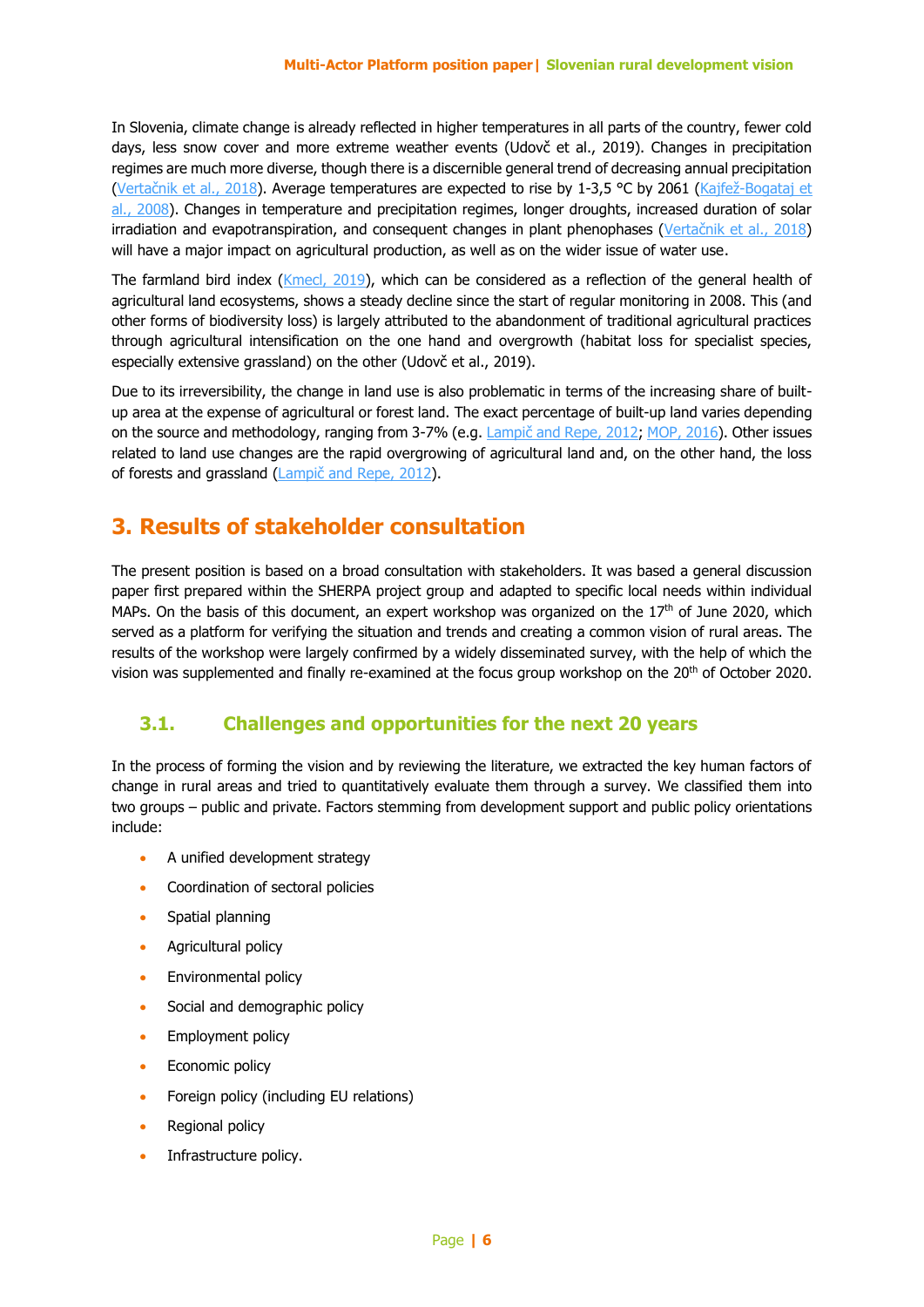Among private factors, we highlighted both economic and non-economic initiatives, as well as private individual and collective action:

- Individual investments in the economy
- Individual investments in environmental protection and nature conservation
- Own investment in human capital (knowledge, competencies)
- Joint economic initiatives (economic cooperation)
- Joint interest initiatives (non-economic cooperation, e.g. for the preservation of natural or cultural heritage)
- Participation of citizens in governing bodies
- Strengthening mutuality and a sense of community.

The online survey found that respondents ascribe about the same weight to the factors listed above. They also highlighted some others, in particular the need to adapt policies to local specificities, the importance of education and the exchange of knowledge, and civil society activities.

The stakeholder consultation shows that demographic issues are both the most important factor and the biggest challenge in rural areas. Depopulation and the concentration of the population in cities and suburban areas are major challenges that are linked to young people leaving rural areas, in particular due to the lack of suitable jobs, poorer infrastructure and other quality of life conditions. Together with inadequate spatial planning at the municipal level and deficient regional development planning, this trend is likely to lead to the further emptying of dwellings, and even entire settlements in more remote rural areas. In these areas, where depopulation and ageing are strongest, the trend of agricultural abandonment and overgrowth is expected to continue. In many places, social structures and attitudes are already changing and social exclusion is increasing, while social differentiation and stratification, loneliness, lack of interest in cooperation, apathy and passivity are growing. In areas of land overgrowth and depopulation, the issue of coexistence between humans, beasts and other wild animals is also becoming more acute and is becoming a significant stumbling block in urban-rural relations as well.

The decline in access to basic services (kindergartens, primary schools, and health services), other services such as banks, post offices and shops, public transport, as well as cultural activities is also problematic, which is particularly detrimental to vulnerable, less mobile groups. More mobile residents are likely to take advantage of good internet coverage and various innovative forms of work, but the possibility of developing 'smart villages' with greater digital literacy nevertheless offers the potential for enhancing business opportunities and improving living conditions.

Areas closer to urban and economic centres and with better road infrastructure are characterized by suburbanisation, and are usually associated with better conditions for agricultural development and livelier economic activity in general. Here, however, there are significant environmental problems related to the intensification and concentration of agriculture, consequences of inadequate spatial planning, lack of control over diffuse sources of pollution and fragmentation of ecosystems.

Stakeholders who participated in the survey attach great importance to food self-sufficiency, which is a central issue in agricultural policy in Slovenia and an important challenge in shaping the vision of rural development. The COVID-19 pandemic has undoubtedly strengthened this issue and the issue of local food supply. The participants in the discussion and the respondents believe that quality food is produced in the Slovenian countryside and that this is an important advantage of Slovenia in general. This also gives rise to clear beliefs about the need to continue investing in agriculture and maintaining it in its multifunctionality.

Slovenian agriculture does not have the potential for mass and global market-oriented food production, but it does have the potential for a sustainable supply for local and regional markets and also for supplying products with added value. At the local level, there are many good niche stories of individuals successfully marketing their products with relatively high added value, and there is a growing general awareness of the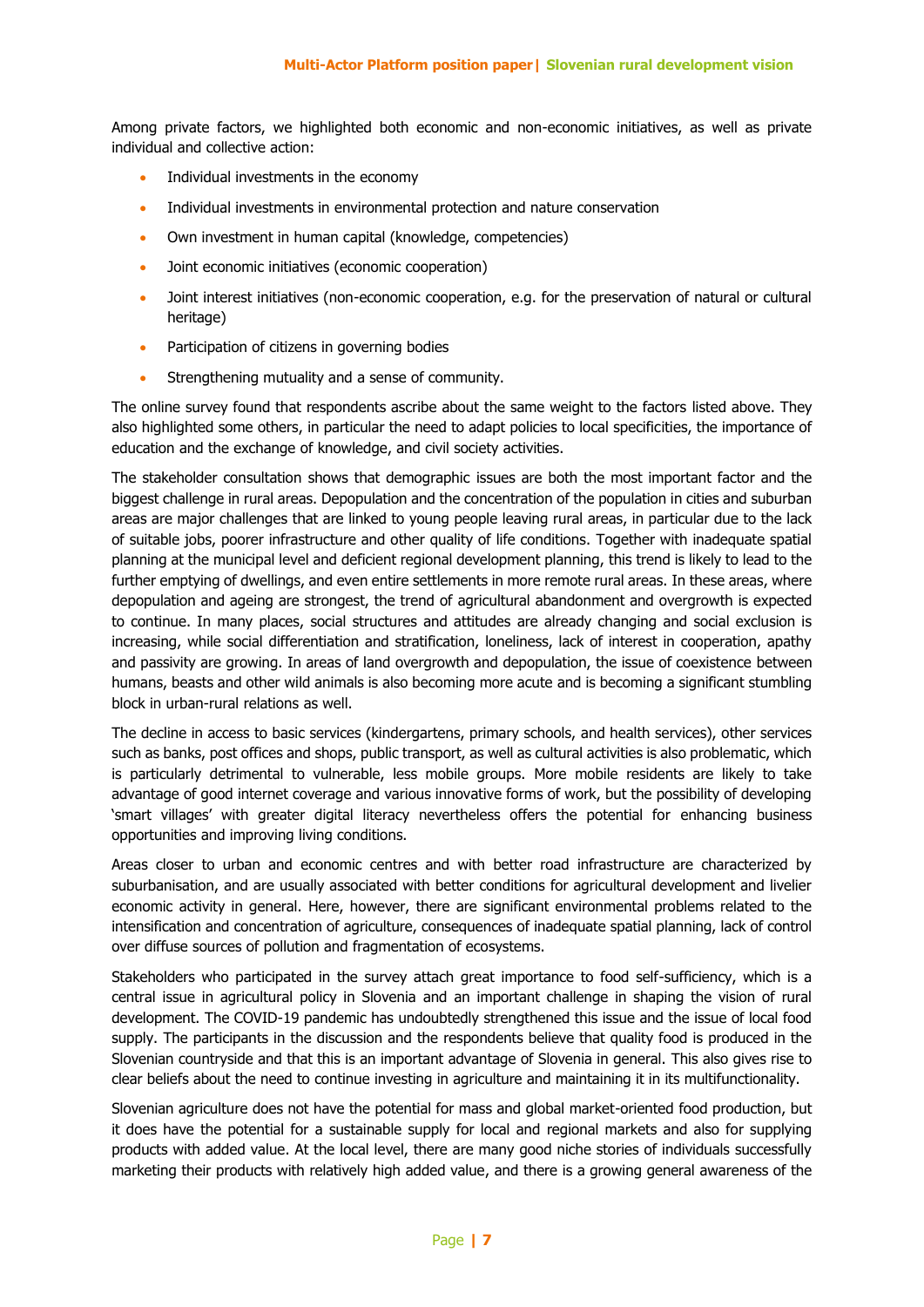competitive advantage of local agricultural products from smaller farms, the potential of organic farming, local processing and tourism. In many cases, these are disjointed stories that should be better linked by quality schemes and integrated global value chains.

On the other hand, a certain degree of disagreement was also detected among the respondents regarding the sense of using agricultural policy measures for the "artificial" preservation of "non-market" small farms in an attempt to counter market forces, which lead to the abandonment of economically unprofitable production typical of many small farms. However, this is a minority opinion; given the generally recognized social (cultural identity, social safety net, preservation of production potential) and environmental importance (preservation of the cultural landscape and biodiversity of the agricultural landscape) and the large number of small farms, the prevailing view is that the diversity in size-structure of agriculture needs to be maintained. Adding value to crops, including through organic production, and adequate payment for environmental and social services is one way to preserve a vital segment of small farms. It should be pointed out that these are often farms with elderly holders, so the challenge is also to design measures that would not disproportionately burden them in terms of administration.

The number of different stakeholders whose interests need to be weighed is growing in rural areas, due to which an increase in tensions and an escalation of conflicts in the future is expected. A clear example of this (in addition to the wildlife issue mentioned above) is the general public's growing interest in food production methods, especially meat, and their impact on people, the environment and animal welfare, which (despite the high level of consensus on the importance of protecting the environment, adapting to climate change and preserving the cultural landscape) is accompanied by a defensive stance of farmers who perceive the new social demands as unfair, unjustified and unrealistic in terms of production economics. These and other issues require the improvement of communication of different social groups, finding common solutions, as well as focusing on decision-making based on facts and a broader scientific consensus of different disciplines. Also essential to rural development in the coming decades in Slovenia will be governance at various levels (national, regional and local level) and within previously coordinated sectoral strategies that will take into account and coordinate the needs of both the local population and society as a whole.

#### **3.2 SWOT analysis**

The SWOT analysis was based on a review of the literature and an analysis of the results of the focus group. It was then offered to the interested public for review as part of the abovementioned survey. The results showed that we highlighted the appropriate strengths, weaknesses, opportunities, and threats with regard to the development of Slovenian rural areas.

The opportunities of Slovenian rural areas are mainly related to the preserved nature, previously highlighted quality food, as well as elements of quality of life, security, peace and good relationships. Among the elements, biogeographical diversity, neighbourly assistance, cultural heritage and the mosaic landscape, which is especially emphasized by nature conservationists, were given slightly less weight. Fewer strengths than weaknesses were identified, which also speaks to the perception of a weak situation in rural areas.

We have also already mentioned the key weaknesses in the above description of facts. These include both weaknesses stemming from public policies and those related to the behaviour and values of the population. Elements related to agriculture stand out, which indicates a certain sectoral orientation of the participants in the discussion and survey.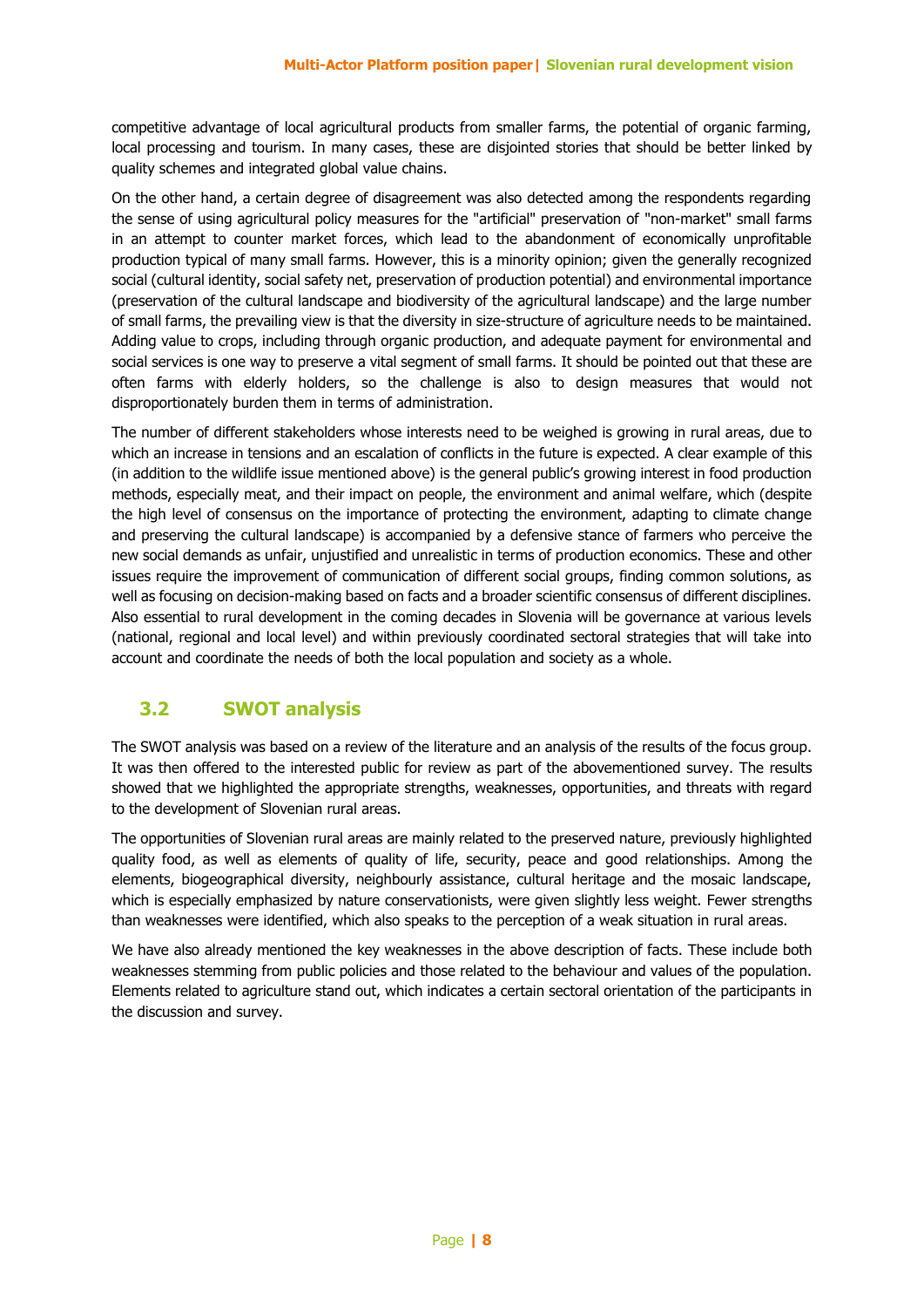**Strengths** Average assigned importance  $(1-5)$ **Weaknesses** Average assigned importance  $(1-5)$ Preserved nature **1.1 Contract 2008** A,8 Demographic trends (ageing, emigration, centralisation, suburbanisation) 4,7 Quality food **ACCO** 4,8 Poor rural governance and inadequate policies 4,6 Quality of life  $4,7$  Inadequate spatial planning / unbridled spatial development 4,5 Sense of security  $\begin{array}{c|c} 4,5 \\ 4,6 \end{array}$  Abandonment of agriculture  $\begin{array}{c} 4,5 \\ 4,5 \end{array}$ **Peace 19 August 2012 4,5** Quality of human resources in rural areas (knowledge, entrepreneurship, leadership skills) 4,4 Quality relationships **4,5** All Fragmentation of (agricultural) land and small size of farms 4,4 Geographical diversity and biodiversity 4,4 **Degradation of the environment and nature** 4,4 Neighbourly assistance **4,4** People's mentality (mistrust, relationships, noncooperation) 4,3 Cultural heritage 4,2 Living conditions (services, infrastructure, accessibility) 4,3 Mosaic landscape 4,1 Uncompetitiveness of products 4,3 Income inequality and stratification 4,2 Technological underdevelopment 4,1 Price and availability of (agricultural) land 4,1 Intensification of agriculture 3,9 **Opportunities** Threats Demand for quality and local food 4,7 Uncoordinated sectoral policies 4,4 Creating green jobs (circular economy) 4,4 Ineffective government policies 4,3 Needs for new services (e.g. care for children and the elderly) 4,4 Pressure to build-up land 4,2 Demand for value added products 4,3 Climate change 4,1 Climate 4,1 Greater access to knowledge 4,3 Competitive foreign products 4,1 Development of tourism 4,2 **Environmental demands** 4 Public and private investments in the economy 4,1 Loss of species and habitats 4 New ways of working (remote work) 4,1 Rising populism and misuse of false information 3,9 New technologies of agricultural production 4 Change in society's value system 3,9 **Digitalisation 4 (Mass) tourism 3,8** (Mass) tourism 3,8 Digitalisation 3,7 Greater attractiveness of cities for living 3,4 **Immigrants** 3,3

Table 1: Strengths, weaknesses, opportunities and threats in Slovenian rural areas – survey results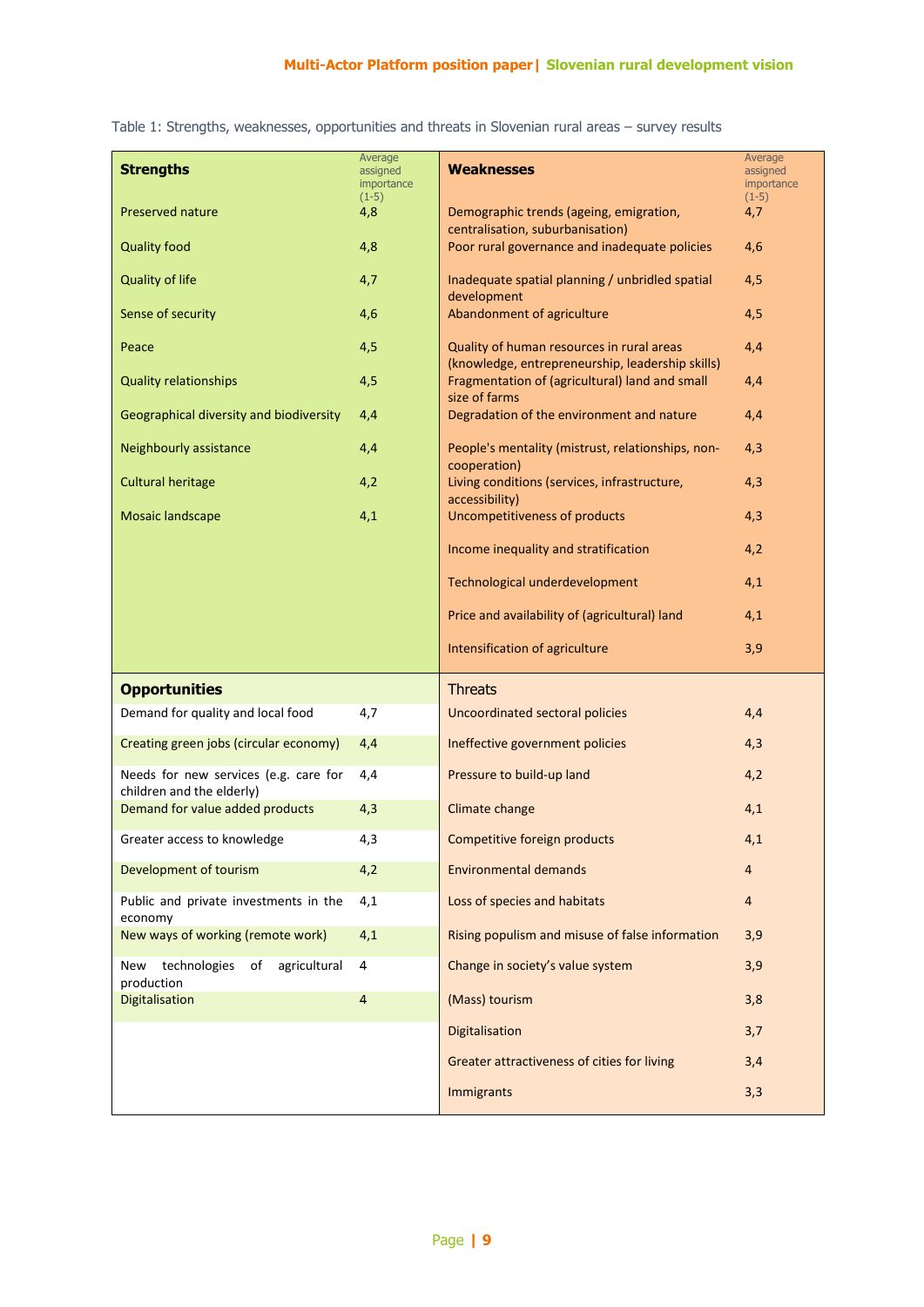Unfavourable demographic trends are a key weakness, followed closely by weak rural governance and the inadequacy of policies, with particular emphasis on their inconsistency and imbalance. Inadequate spatial planning is also a weakness in the public domain. The abandonment of farming, with all its repercussions for space, natural resources and food supply, is also highly placed. The discussion among the participants of the expert workshop showed, and the survey confirmed, that a significant weakness is the quality of human resources, which would be sufficiently capable of realising development potentials; to this we can add the values and mentality of the population, which, in the opinion of the respondents, do not have a favourable effect on rural development. As agriculture is dominant in the perception of rural areas in Slovenia, the next important weakness that is particularly mentioned is the fragmented size- and ownership structure. Uncompetitive products and income inequality, as well as growing stratification in rural areas, are elements that need to be placed in a wider social context, and it is similar for the perception of environmental and nature degradation. Interestingly, the respondents attributed the least importance to some elements that are related solely to agriculture, such as lagging technological development, an inefficient agricultural land market and the intensification of agriculture and its consequences.

Strengths will need to be built on in the future, and weaknesses will need to be reduced, if not eliminated. It is different with opportunities and threats, which we cannot influence, but we can adapt to.

According to respondents, key opportunities are related to the growing demand for quality and local food. The same applies to new employment opportunities in the context of creating green jobs, new, especially social, services, tourism development and demand for higher value-added products. New technologies and ways of working offer opportunities in terms of the application of new skills and the possibility of remote work. Public and private investments in the economy also present an opportunity. Interestingly, respondents see the least opportunities in digitalisation and new agricultural technologies, which can be attributed to the already relatively favourable coverage of rural areas with broadband Internet, which results in other opportunities being prioritised over digitalisation.

Threats are mainly related to weak public policies (inconsistency, inefficiency) and unbridled building. In Slovenia, fear of competing products is considered to be an important factor in the perception of conditions. Respondents consider the climate crisis to be a particular threat; but on the other hand, they see both environmental requirements and the extinction of species and habitats as a threat to agriculture, which may seem contradictory at first glance, but becomes more understandable if we see agriculture as an economic activity for which the adaptation to climate change and environmental requirements represents an additional cost. They attribute less importance to changes in social values and norms and to growing populism. Threats, even if they have less weight, are also brought about by mass tourism, as well as digitalisation (due to social aspects such as cyber security, alienation, as well as the digital illiteracy of many farmers). It is, however, important to note the finding that advantages of the city over rural life are not given much weight. Newcomers entering the countryside were rated the lowest in terms of threat.

#### **3.3 Vision of rural areas for 2040**

In the survey, we offered respondents three ideal scenarios with different emphases in the fields of society, environment, economy and governance. The main elements of the scenarios are presented in Table 2, and the full text is in the Appendix.

The first scenario (A – high-tech) envisages rural development based on a paradigm of new knowledge and high-tech companies located in rural areas, which should make the countryside desirable and attract new inhabitants. In this scenario, agriculture is competitive and undergoes a transformation towards technological development and digitalisation. The second scenario (B – environmental) is based on the environmental and nature conservation paradigm. It emphasizes a carbon-neutral economy and the radical transformation of agriculture towards the provision of public goods and ecosystem services. The third scenario (C – balanced) is a combination of both and tries to pursue a complex set of goals related to the knowledge society and environmental reversal, as well as polycentric development and multi-polarity of economic structures.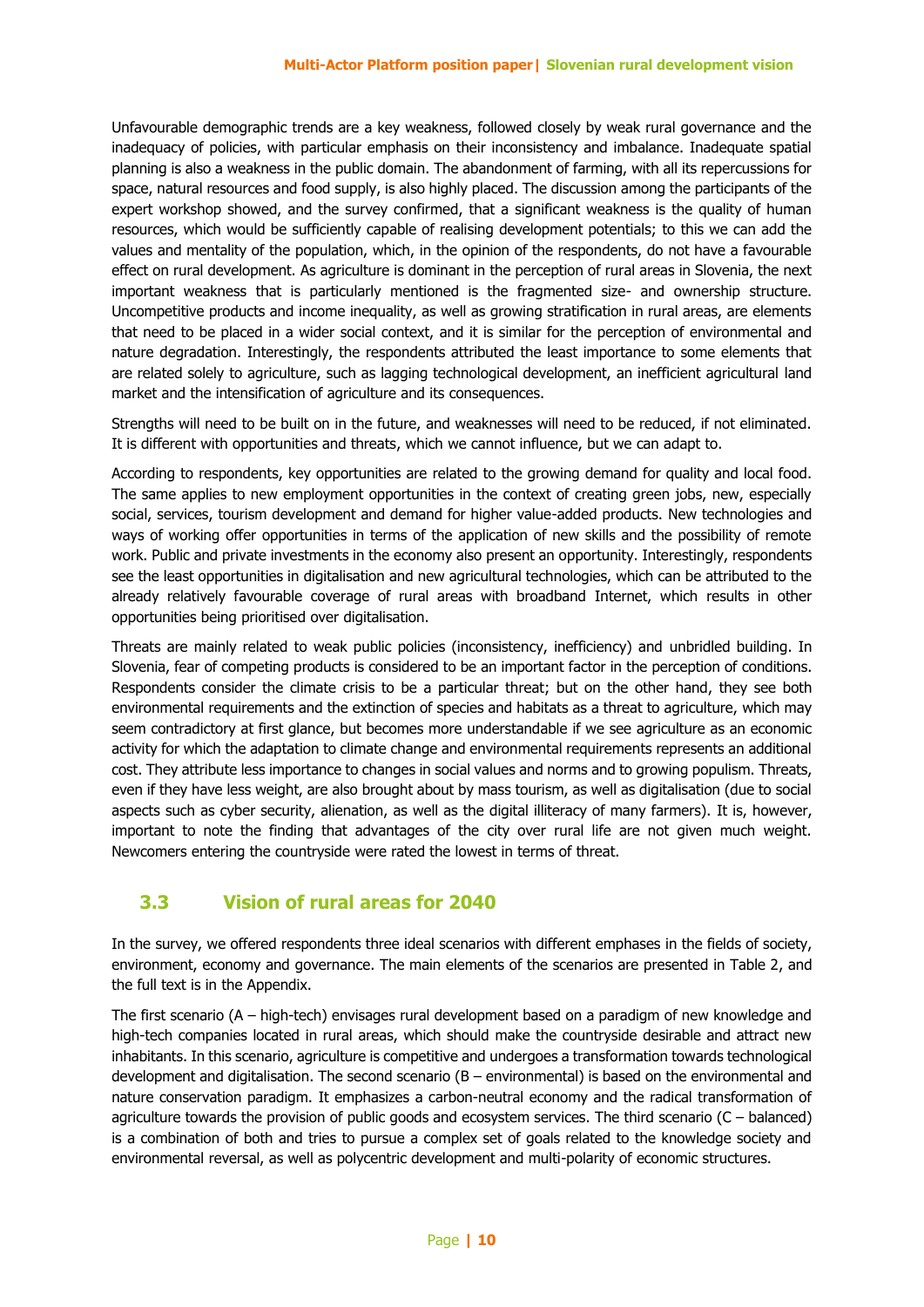Table 2: Development scenarios over the next 20 years

|                   | <b>Economy</b>                                                                                                                                                                                                                                                                                                          | <b>Environment</b>                                                                                                                                                                                                                                                                                                                               | <b>Society</b>                                                                                                                                                                                  | Governance                                                                                                                                                                                                                                       |
|-------------------|-------------------------------------------------------------------------------------------------------------------------------------------------------------------------------------------------------------------------------------------------------------------------------------------------------------------------|--------------------------------------------------------------------------------------------------------------------------------------------------------------------------------------------------------------------------------------------------------------------------------------------------------------------------------------------------|-------------------------------------------------------------------------------------------------------------------------------------------------------------------------------------------------|--------------------------------------------------------------------------------------------------------------------------------------------------------------------------------------------------------------------------------------------------|
| $A - high-tech$   | Intensive investment in<br>polycentric economic<br>development, infrastructure<br>projects, high-tech<br>investment projects, jobs are<br>prioritised, highly specialized<br>intensive large industrial-<br>agricultural plants, good<br>traffic connections, high-tech<br>food industry and developed<br>supply chains | The environment does<br>not restrict economic<br>development,<br>investment in<br>technologies for<br>remediation of<br>environmental damage,<br>control of emissions<br>within 'realistic'<br>capabilities,<br>abandonment of<br>marginal habitats and<br>species, conservation of<br>high-nature-value areas<br>in isolated protected<br>areas | High wages, accessible<br>jobs, infrastructure and<br>services are provided                                                                                                                     | Policies are<br>strategically<br>oriented<br>toward smart<br>specialization<br>and knowledge<br>& skills                                                                                                                                         |
| B - environmental | Extensive agriculture, small<br>farms, local production and<br>processing, limited green and<br>adventure tourism, green<br>taxation and strict control of<br>industrial plants, high criteria<br>for setting up new ones,<br>abolition of industrial<br>livestock farming                                              | Carbon-neutral<br>economy, conservation<br>of habitats and species,<br>limitation and<br>prevention of emissions<br>into the environment,<br>limitation of building-up                                                                                                                                                                           | Accessible basic services<br>and infrastructure, even<br>population distribution,<br>good relations,<br>cooperation, integration<br>of newcomers, decent<br>income, strong local<br>communities | Policies are<br>strategically<br>oriented<br>toward a green<br>economy,<br>stricter<br>environmental<br>impact<br>assessments,<br>payments to<br>farmers to<br>provide<br>environmental<br>benefits                                              |
| $C - balance$     | Polycentric economic<br>development, diversification<br>of activities, focus on adding<br>value, economic cooperation,<br>sustainable intensification<br>(large share of organic<br>agriculture, efficient regional<br>and local supply chains,<br>precision agriculture),<br>adaptation to climate change              | Carbon neutral<br>economy, conservation<br>of habitats and species,<br>limitation and<br>prevention of emissions<br>into the environment,<br>limitation of building-up                                                                                                                                                                           | Accessible basic services<br>and infrastructure, even<br>population distribution,<br>good relations,<br>cooperation, integration<br>of newcomers, decent<br>income                              | Coordinated,<br>strategically<br>designed<br>sectoral<br>policies,<br>coordination of<br>different levels<br>of decision-<br>making, taking<br>into account<br>preferences<br>and needs of<br>local<br>population,<br>learning (policy<br>cycle) |

Most respondents to the online survey supported scenario C and many explicitly stated that they would consider appropriate the combination of B and C, or in some cases a combination of the positive characteristics of all three.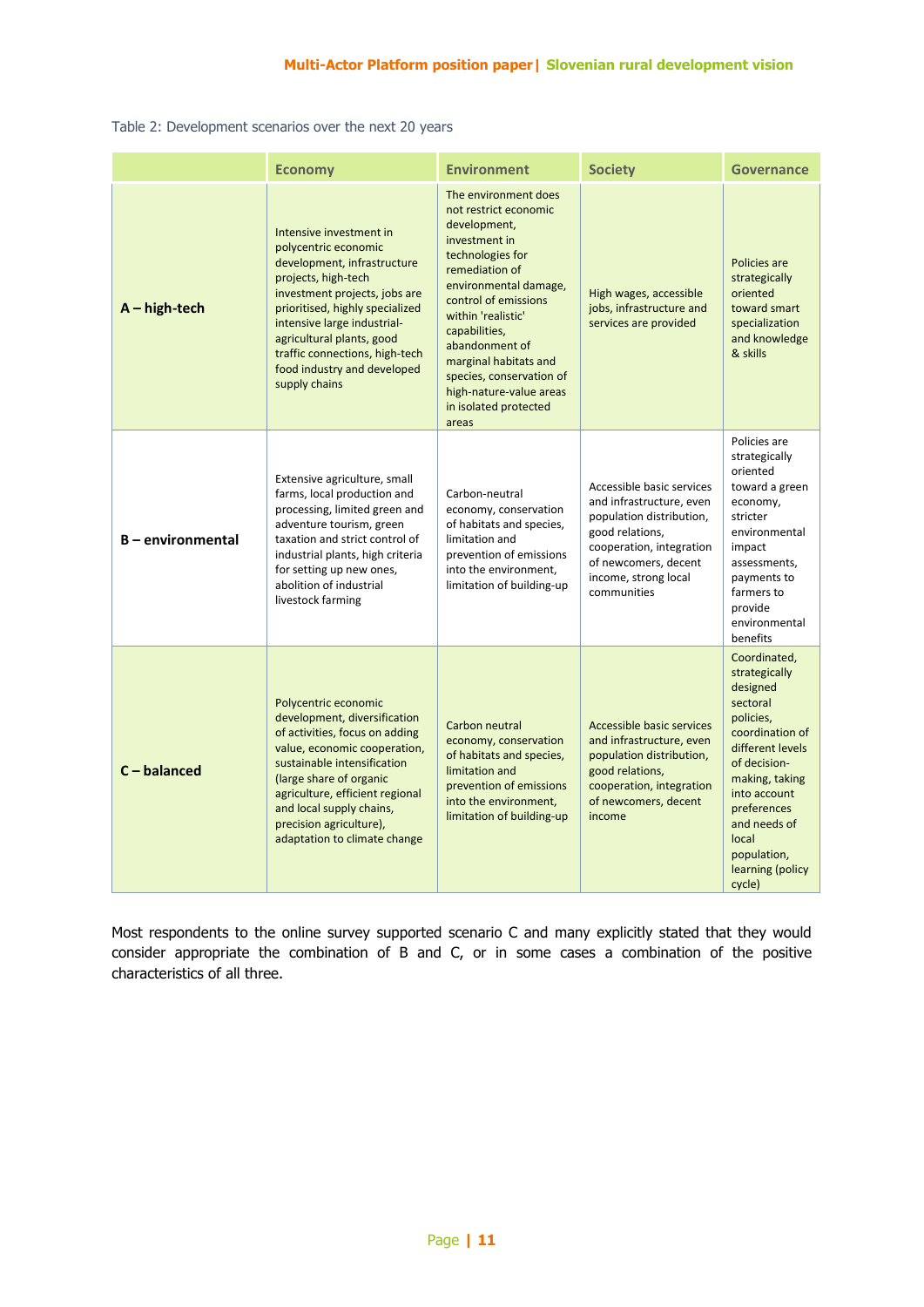It is thus possible to extract from the discussions the following ideal vision of rural areas, which summarizes all three scenarios. We desire a development of Slovenian rural areas that will be distinctly sustainable and will take into account all three pillars of sustainability in a balanced manner – it would provide the rural population with an adequate income, preserve natural resources and the environment, and be socially sustainable and equitable:

A polycentric settlement pattern is forming in rural areas. The economy is on the path to carbon neutrality and relies on sustainable renewable energy sources and circular bioeconomy. The population is employed or self-employed in many small and medium-sized service and manufacturing companies in smaller rural towns, market towns and villages. High-tech industrial plants are also being established that enable local employment and relatively high incomes of employees, as well as lifelong learning. Many work from home, including for businesses and the public sector located in cities. Numerous business collaborations are established at the local level, and at the same time there is also economic cooperation with foreign countries (purchasing, sales, online trading). Economic development is based on innovation and a balance between nature conservation and the provision of jobs.

Quality food, preserved nature and organic farming become trademarks of the Slovenian countryside, which means that agriculture and related activities preserve the ability of ecosystems to provide ecosystem services. On this basis, on the one hand, sustainable agri-food chains develop (producer groups, food processing industry, contractual relations, revival of cooperatives), and on the other hand, collective brands and ecological regions to support green and adventure tourism. Intensive agriculture is specialized, follows the principles of precision farming and other modern technologies of sustainable agriculture, and is integrated into efficient supply chains. There is an intensive exchange of knowledge and practices in agriculture. Farmers have strong and direct support of advisers and experts, are well organized and cooperate with each other in the form of cooperatives and other forms of association. The food processing industry is strong and highly technologically advanced.

Negative impacts on the environment are prevented; where this is not possible, they are restored with technological solutions. Mass tourism is limited to green and adventure tourism. Changed agricultural practices contribute to the conservation of biodiversity, the decline of which is greatly slowed down and even halted. The small-scale structure of agriculture is partially preserved, where small and extensive farmers connect and invest in complementary activities, stay on farms and earn enough for a dignified life through a combination of income sources, including the marketing of ecosystem services from agricultural ecosystems. With its traditional agricultural use, the cultural landscape is preserved and attracts adventure tourists, who bring additional income and employment in rural areas. Infrastructure projects and other interferences with the environment are subject to in-depth environmental impact assessments.

The population is happy and enjoys a high degree of quality of life. The trend of emigration from rural areas is reversed, young people stay at home and start families in the countryside. Services and infrastructure are accessible, traffic connections are well-developed, the railway infrastructure is updated; a high-speed internet connection is available everywhere. The remaining municipal infrastructure is built (e.g. wastewater-treatment plants). The development of services and infrastructure, including transport, supports carbon neutrality (development of railway traffic and combined forms of public transport, electric cars, hydrogen-powered trucks). Through stimulation the circular economy, the integration and connecting of sectors, industries, communities and stakeholders are supported.

Local communities are highly integrated and strive for independence, self-sufficiency, participation in management and for the integration of new residents (from cities as well as from other countries). The centres of rural towns and market towns are vibrant. New rural residents are integrated into the life of local communities, which are vitally and functionally distributed and connected.

Regions are established as administrative units and are strongly transnationally integrated into the wider regional environment. At state level, a close inter-sectoral cooperation between different development policies is established. Decision-making is inclusive, transparent and takes into account the needs of local residents and the wider society, and balances all three pillars of sustainability – society, environment and economy.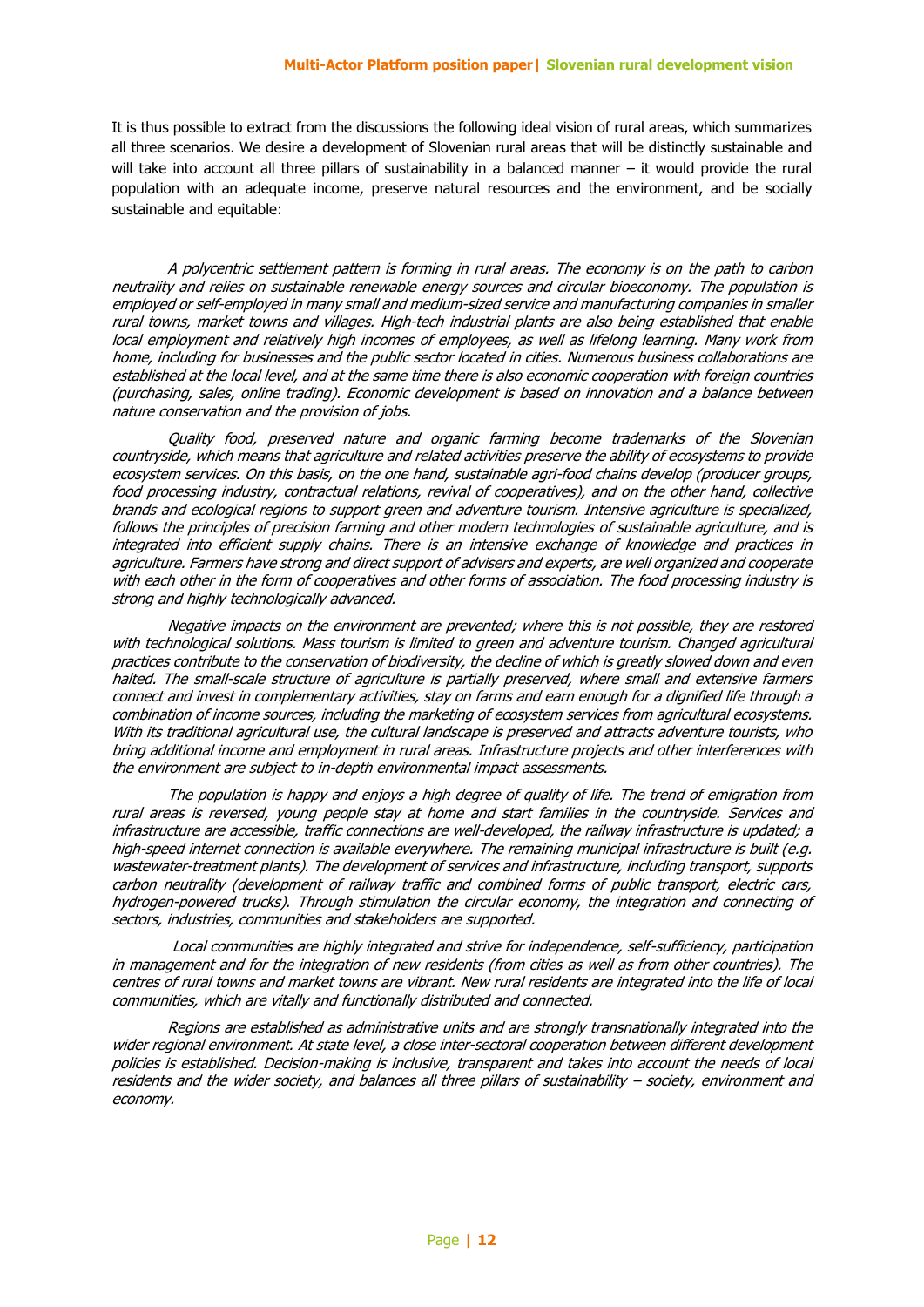The vision of Slovenian rural areas thus defines the countryside as an attractive place for work, living and leisure for all social groups. More specifically, this means a demographically and spatially homogeneous distribution of the population with a high degree of quality of life, which entails:

- jobs (in traditional and new forms of employment, including high-tech industries), housing, services and infrastructure that provide a decent income, add value and meet basic needs locally, and reduce mobility needs; new forms of mobility (e.g. transport sharing) and service provision are utilised;
- good interpersonal relations, solidarity, intergenerational cooperation in an environment open to dialogue, conflict resolution and new ideas (including entrepreneurial innovation), as well as accepting newcomers;
- public goods such as clean air and water, a well-preserved natural environment, landscape character and fertile soil; internalized notion in society about the importance of nature conservation;
- a comfortable, safe, decent life for all generations, active ageing, high digital literacy, young people as drivers of development, less inequality and more solidarity and cooperation.

A common point is also the need to balance different interests – between the individual and the community, as well as between individuals or legal entities. This would be supported by various policies operating in the fields of economy, natural resource management and social policy. An important role in the vision is also played by agriculture, which, in addition to the production of food and other resources, also has an important spatial role (preservation of natural and cultural heritage), which society must recognize and reward. In this context, the cooperation of the rural population in various forms and with different purposes (economic, environmental and social cooperation) is essential.

#### **3.2. Factors that will help achieve the vision**

We will achieve the vision by creating a favourable environment for individual and collective private initiatives, joint activities of public and civil institutions in the Slovenian countryside and integrated public policies. Their common denominator is the realization of common goals related to the vision, which is based on integrated rural development and its evaluation, the new role of knowledge, cooperation and sustainable development.

Policies should be based on effective inter-sectoral and vertical cooperation. At the same time, they should be based on strengthened participatory approaches that build on trust, stronger public engagement, stronger bottom-up decision-making and direct democracy. Decision-making should be based on facts and recognition of local needs and not on individual interests. The LEADER/CLLD approach, which is more effective in balancing different, often conflicting interests in rural areas, has been highlighted as an appropriate mechanism. The LEADER/CLLD approach realizes the need for a higher level of participation and at the same time establishes an active dialogue between three key sectors – public, non-governmental and economic. Therefore, this approach should be strengthened and a larger part of rural development should be conducted through this mechanism. Future rural development policies should focus on raising investment capital and promoting the development of human capital (knowledge, leadership skills and ability to cooperate).

Public policies should be based on strategies that appropriately prioritise different objectives and coordinate all relevant sectoral policies. The narrowness of some purely sectoral approaches needs to be broadened and rural development should be viewed in its entirety. In the discussion, the need to empower and improve the training of spatial planning experts was explicitly mentioned, as were measures to protect strategic resources such as water and soil.

Rural areas must become an integral part of the realisation of European and national strategies for economic development, solving the climate crisis, nature protection, infrastructure development, social development, education and, in particular, agriculture (CAP Strategic Plan). We propose the establishment of a government coordination of rural development policies involving key stakeholders. Research and continuous monitoring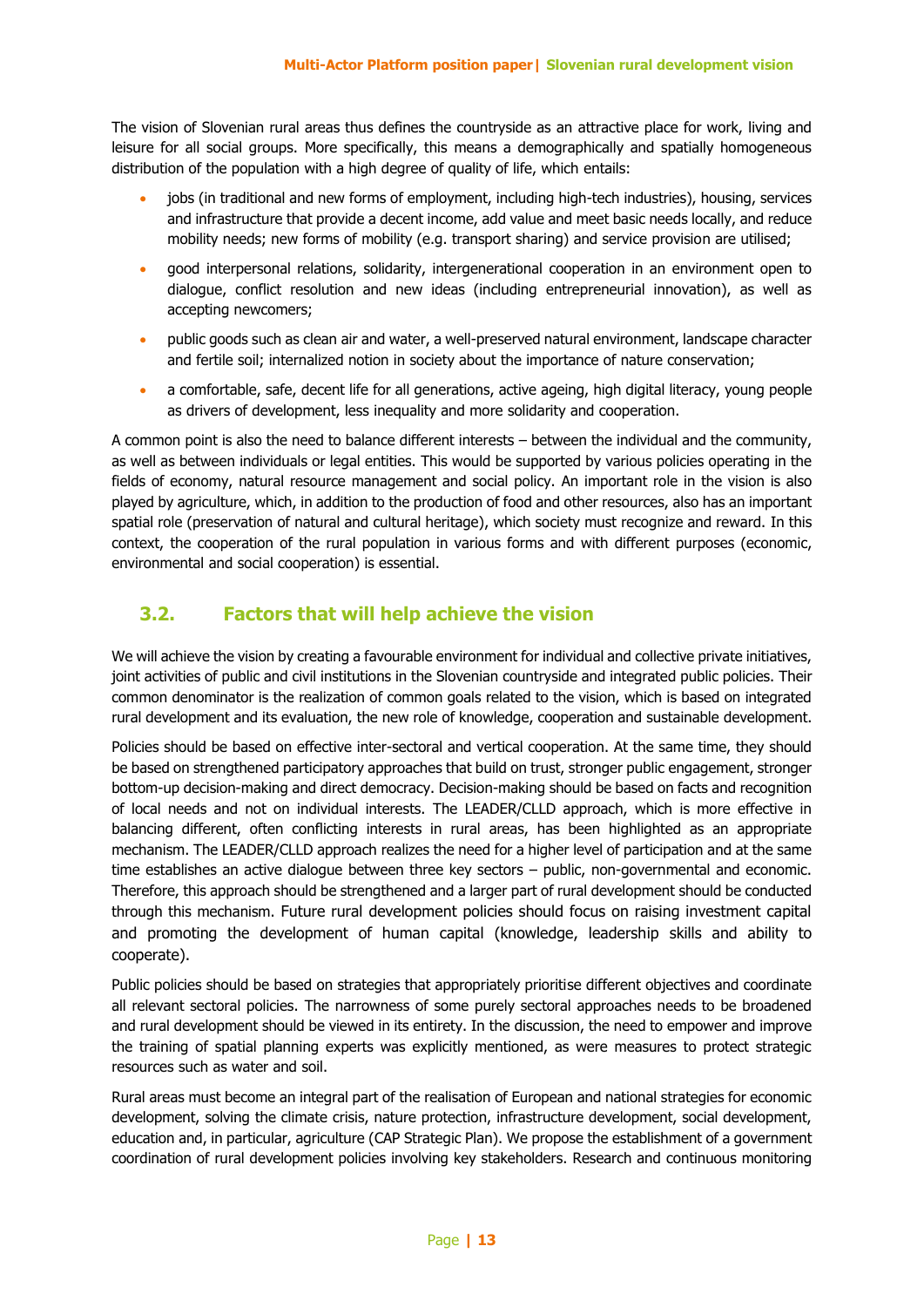of the situation in rural areas need to be strengthened, which should strengthen the evidence-based policy approach.

According to some participants in the debate, funding for rural development should be increased through several measures that support the maintenance and modernization of the diverse structure of farms, especially smaller ones, which are able to remain multifunctional and provide a decent quality of life for their members.

In economic development, family businesses play a special role in the processing and service activity, which supply major economic systems on the one hand and provide basic services to the rural population on the other. Modern cooperatives and other forms of economic and social integration in rural areas must also play a new role.

Furthermore, the attractiveness of farming and rural life needs to be improved through various forms of support for community life of all generations and social groups, such as study circles and support for eliteracy. Measures to support the integration of good business practices and cooperation need to be implemented, as do approaches to increase local economic transactions, and human capital – knowledge and competences – needs to be invested in.

Innovation and entrepreneurship, as a bottleneck in both agriculture and other economic sectors, need to be given special attention, while respecting the values relating to nature and culture. The strengthening of other forms of mobility, green public procurement, active ageing support services, enhanced quality schemes (including schemes to help ensure proper market recognition of production methods that contribute to the conservation of nature and the environment) and the traceability of agricultural products may play a more prominent role in this.

An important aspect that can have a significant impact on future development relates to the different value systems encountered when addressing issues concerning rural areas. Different value systems and their changes often lead to mutual misunderstanding of different social groups, which needs to be overcome; communication and a culture of dialogue need to be established, and social capital, mutual trust, reciprocity and a sense of community strengthened, which would also contribute to a greater capacity for conflict resolution.

We conclude with the thought that, in Slovenia, we must revise our understanding of "rural areas" and what we want them to be like. With this position paper, we have endeavoured to make a contribution to the search for answers to these two difficult and complex issues.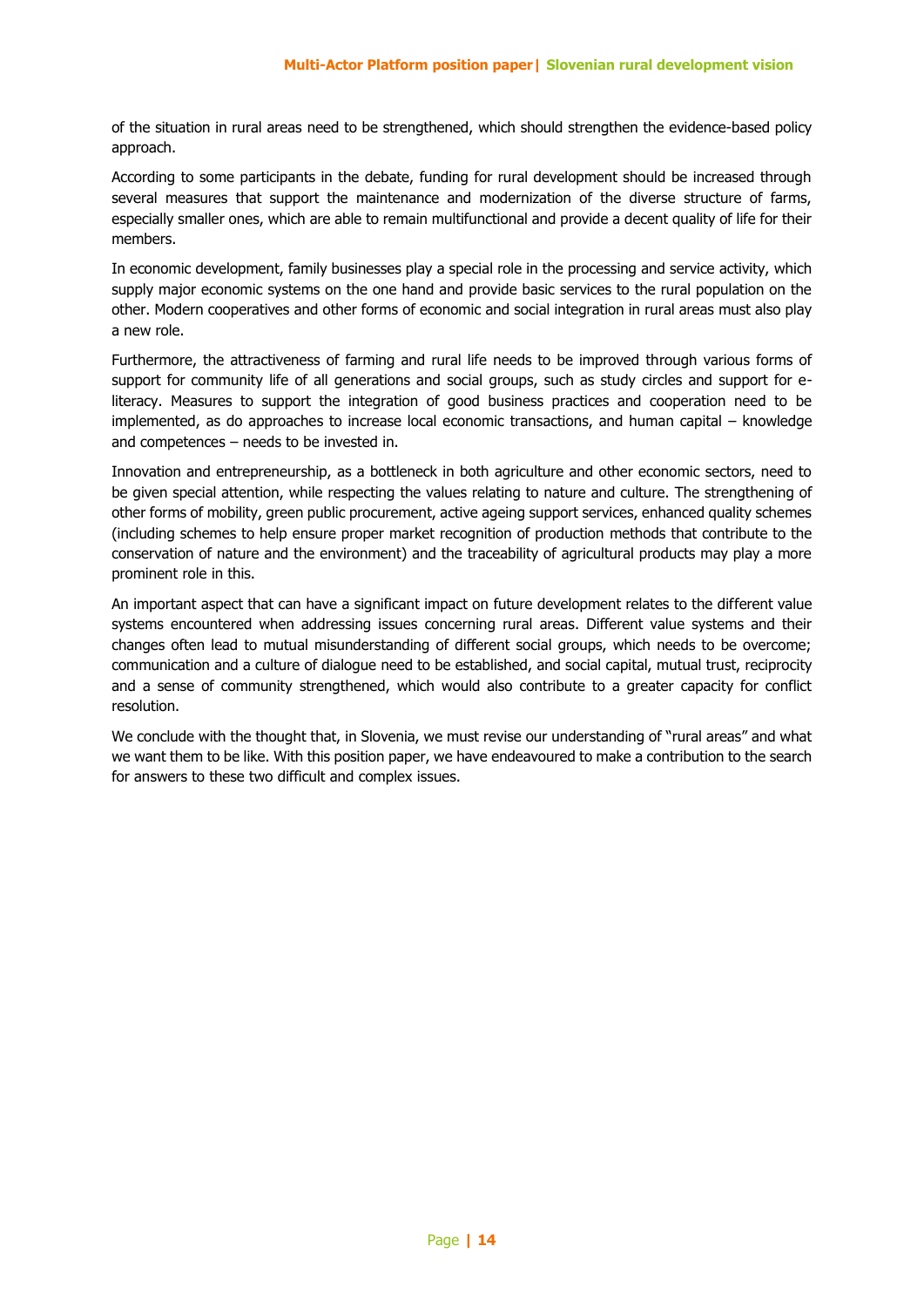#### **Annex 1. References**

EUROSTAT. (2018). Urban-rural typology. https://ec.europa.eu/eurostat/statisticsexplained/index.php/Archive:Urban-rural\_typology#cite\_ref-1

Fonda, M., Zavodnik Lamovšek, A., Pogačnik, A., Foški, M., Drobne, S., Golobič, M., Marot, N., Hudoklin, J., Hočevar, I., & Miklavčič, T. (2016). Poročilo o prostorskem razvoju [Spatial development report]. Ministry of environment and and spatial planning.

https://www.gov.si/assets/ministrstva/MOP/Publikacije/c5a7a4e249/proocilo\_o\_prostorskem\_razvoju.pdf

Kajfež–Bogataj, L., Zavšek–Urbančič, M., Berložnik, B., Sušnik, A., Stražar, S., Cegnar, T., Gregorič, G., Roškar, J., Majer, D., & Verbič, J. (2008). Strategija prilagajanja slovenskega kmetijstva in gozdarstva podnebnim spremembam – osnutek [Strategy of adapting Slovenian agriculture and forestry to climate change – draft]. Ljubljana. Ministry of agriculture, forestry and food.

Kmecl, P. (2019). Monitoring splošno razširjenih vrst ptic za določitev slovenskega indeksa ptic kmetijske krajine—Delno poročilo za leto 2019 [Monitoring of common bird species to determine the Slovenian agricultural landscape bird index — Partial report for 2019]. Društvo za opazovanje in proučevanje ptic Slovenije.

https://www.researchgate.net/publication/339044394\_Monitoring\_splosno\_razsirienih\_vrst\_ptic\_za\_dolocit ev\_slovenskega\_indeksa\_ptic\_kmetijske\_krajine\_-

\_delno\_porocilo\_za\_leto\_2019\_Monitoring\_of\_common\_bird\_species\_for\_the\_determination\_of\_Slovenian\_ farm

Lampič, B., & Repe, B. (2012). Pozidava [Built-up land]. http://kazalci.arso.gov.si/sl/content/pozidava?tid=12

Nared, J., Repolusk, P., Ercegović, J., Korenč, V., Krušec, K., & Turnšek, V. (2019). Socialnoekonomske značilnosti demografskih tipov slovenskih občin in njihov prihodnji demografski razvoj [Socioeconomic characteristics of demographic types of Slovenian municipalities and their future demographice development]. In Demografske spremembe in regionalni razvoj. ZRC SAZU. https://omp.zrcsazu.si/zalozba/catalog/view/1553/6503/824-1

Potočnik Slavič, I. (2010). Endogeni razvojni potenciali slovenskega podeželja [Endogeneous developmental potentials of Slovenian rural areas]. Znanstvena založba Filozofske fakultete Univerze v Ljubljani. https://eknjige.ff.uni-lj.si/znanstvena-zalozba/catalog/view/57/123/2608-1

SORS. (2017). Struktura kmetijskih gospodarstev, Slovenija, 2016 [Farm structure, Slovenia, 2016]. https://www.stat.si/StatWeb/News/Index/6742

SORS. (2019). Bruto domači proizvod po regijah, Slovenija, 2018 [Gross domestic product per region, Slovenia, 2018]. https://www.stat.si/statweb/News/Index/8567

SORS. (2020a). Dostop do interneta v gospodinjstvih, po tipu gospodinjstva, Slovenija, letno [Access to internet in Slovenian households, per type of household, Slovenia, annually]. https://pxweb.stat.si/SiStatData/pxweb/sl/Data/-/2974001S.px

SORS. (2020b). Kmetijska gospodarstva in popis kmetijstva [Agricultural holdings and agricultural census]. https://www.stat.si/StatWeb/Field/Index/11/58

Udovč, A., Rudolf, J., Perpar, A., Zupan, M., Črepinšek, Z., Glavan, M., Curk, M., Jerina, K., Udovč, G., Čelik, T., Vreš, B., Šilc, U., Denac, K., Kmecl, P., Koce, U., Jančar, T., Denac, D., & Kljun, I. (2019). Analiza stanja in razpoložljivih podatkovnih zbirk izbranih področij okolja in narave: Poročilo delovnega sklopa 1c: Ciljni raziskovalni projekt (V4-1814) Analitične podpore za večjo učinkovitost in ciljnost kmetijske politike do okolja in narave v Sloveniji [Analysis of the situation and available databases of selected areas of environment and nature: Report of work package 1c: Targeted research project (V4-1814) Analytical support for greater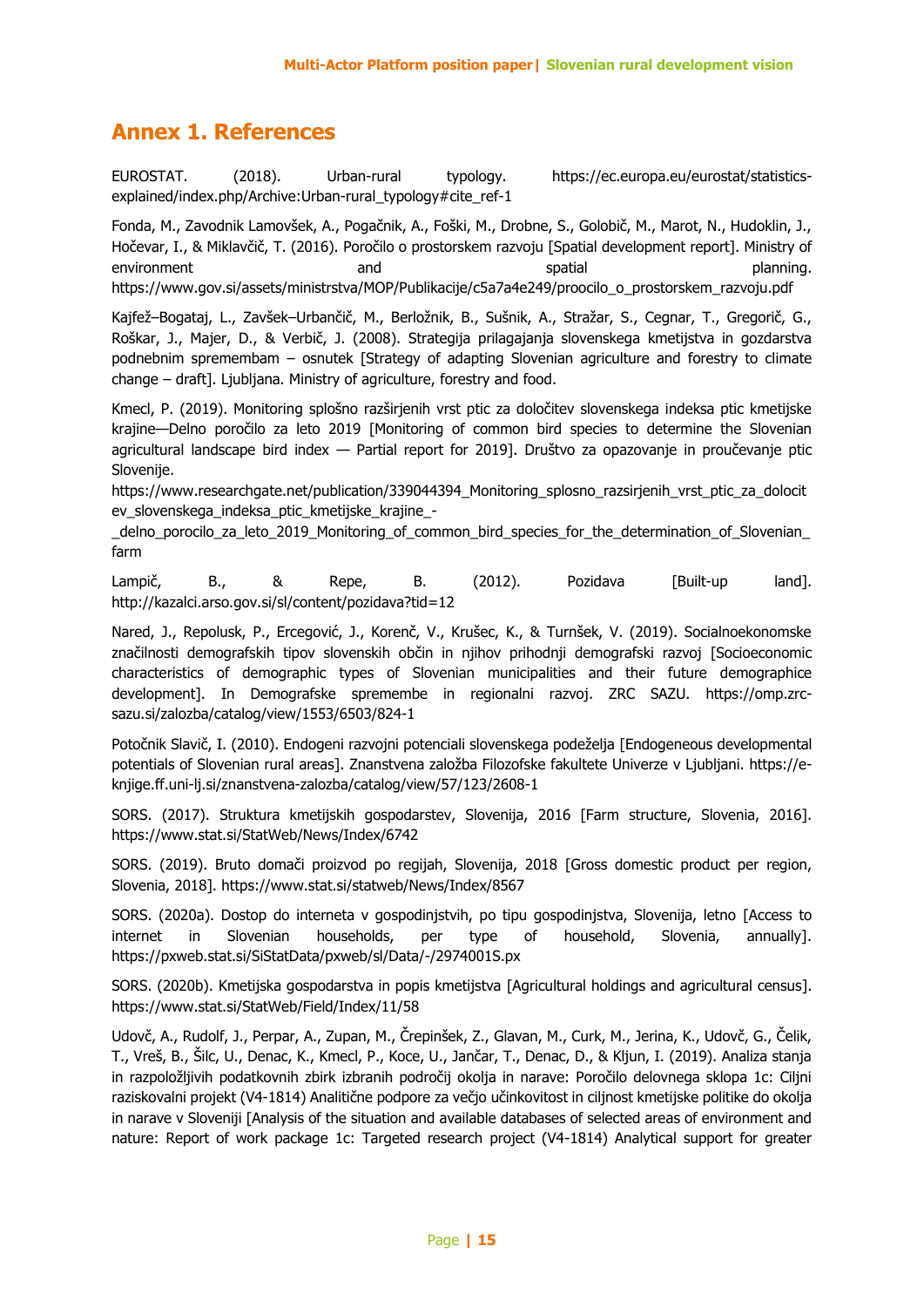efficiency and targeting of agricultural policy towards the environment and nature in Slovenia]. Biotechnical faculty.

IMAD. (2020). Indeks razvojne ogroženosti 2019 [Developmental threat index, 2019]]. https://www.umar.gov.si/fileadmin/user\_upload/publikacije/kratke\_analize/Indeks\_razvojen\_ogrozenosti\_2 019/Indeks\_razvojne\_ogrozenosti\_2019.pdf

Vertačnik, G., Bertalanič, R., & Draksler, A. (2018). Podnebna spremenljivost Slovenije v obdobju 1961-2011 – povzetek [Climate variability of Slovenia in the period 1961-2011 – abstract]. Ministry of environment and spatial planning, Environmental agency of the Republic of Slovenia. http://meteo.arso.gov.si/met/sl/climate/change/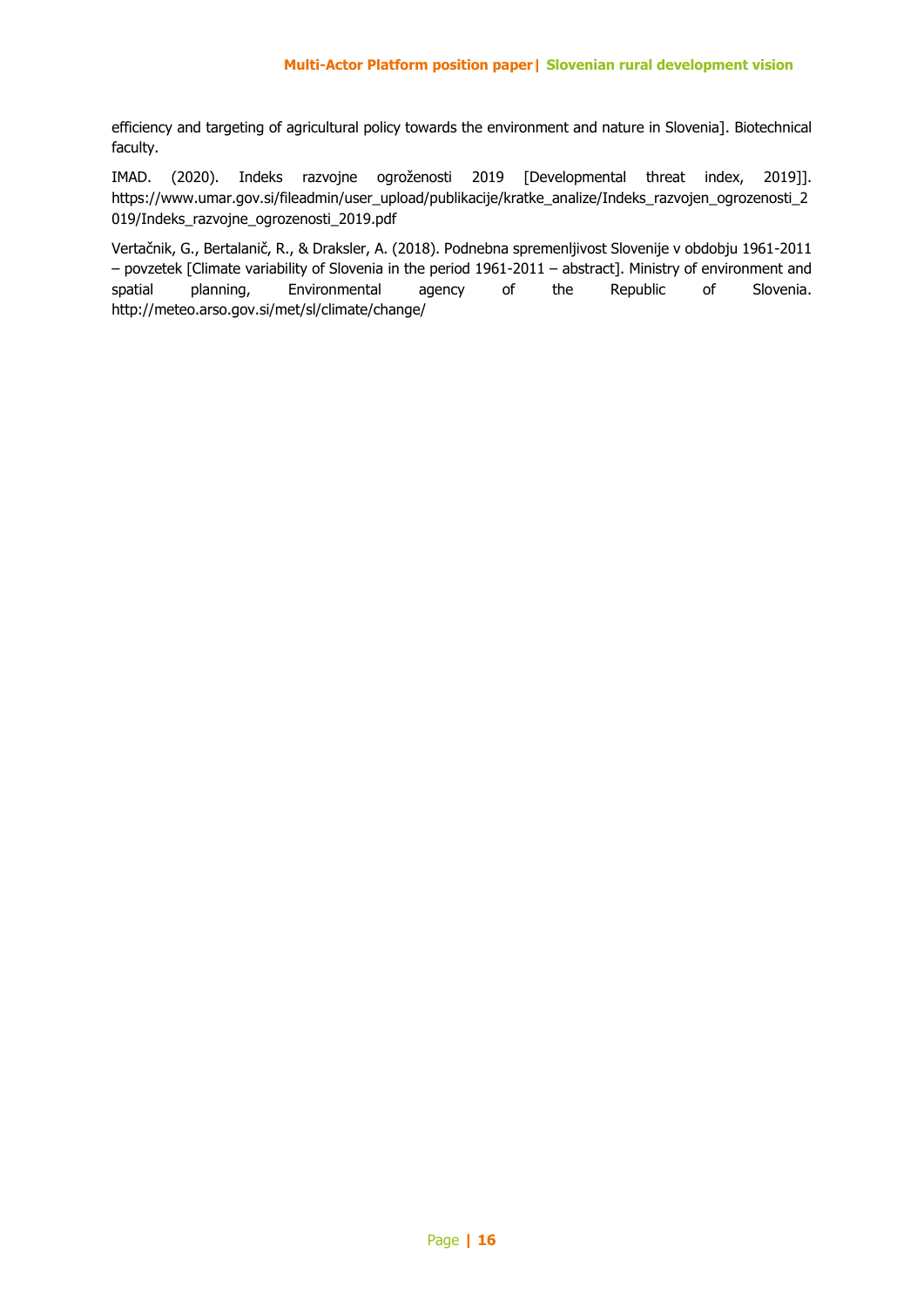#### **Annex 2. Scenarios**

A) In rural areas, high-tech industrial plants are being developed, enabling local employment and relatively high incomes for employees. Services and infrastructure are accessible, traffic connections are well developed. Industrial centres and a polycentric settlement pattern are formed, agriculture in the plains is intensifying and specializing; the food processing industry is strong and highly technologically advanced. Impacts on the environment and nature are corrected mainly through technological solutions, marginal habitats are abandoned, and conservation takes place mainly within protected areas. Policies are aimed at obtaining investment capital and promoting the development of human capital (knowledge, leadership and cooperation skills). The life of local communities is concentrically arranged around development centres, and remote areas are abandoned as places of permanent work and living.

B) Economic activities are subject to green taxation, the economy is carbon neutral or negative. The intensity of agricultural production is declining. Natura 2000 rules are consistently enforced. Mass tourism is limited to green and adventure tourism. Farmers are paid for providing environmental and social public goods (partly through agricultural policy, partly through quality schemes (e.g. Selected Quality - Slovenia), complementary activities and direct sales on the farm), which is the result of intensive knowledge transfer and long-term professional support. Infrastructure projects and other interferences with the environment are subject to indepth environmental impact assessments. Local communities are highly integrated and strive for independence, self-sufficiency, participation in management and for the integration of new residents (from cities as well as from other countries).

C) The trend of emigration from rural areas is reversed, young people stay at home and start families in the countryside. All essential services and infrastructure are provided in the local environment. Economic development is based a balance between nature conservation and the provision of jobs. Intensive agriculture follows the principles of precision farming and other modern technologies of sustainable agriculture. Small and extensive farmers connect and invest in complementary activities, stay on farms and earn enough for a dignified life. With its traditional agricultural use, the cultural landscape is preserved and attracts adventure tourists who bring additional income and employment in rural areas. New rural residents are integrated into the life of local communities, which are vibrant and spatially dispersed.